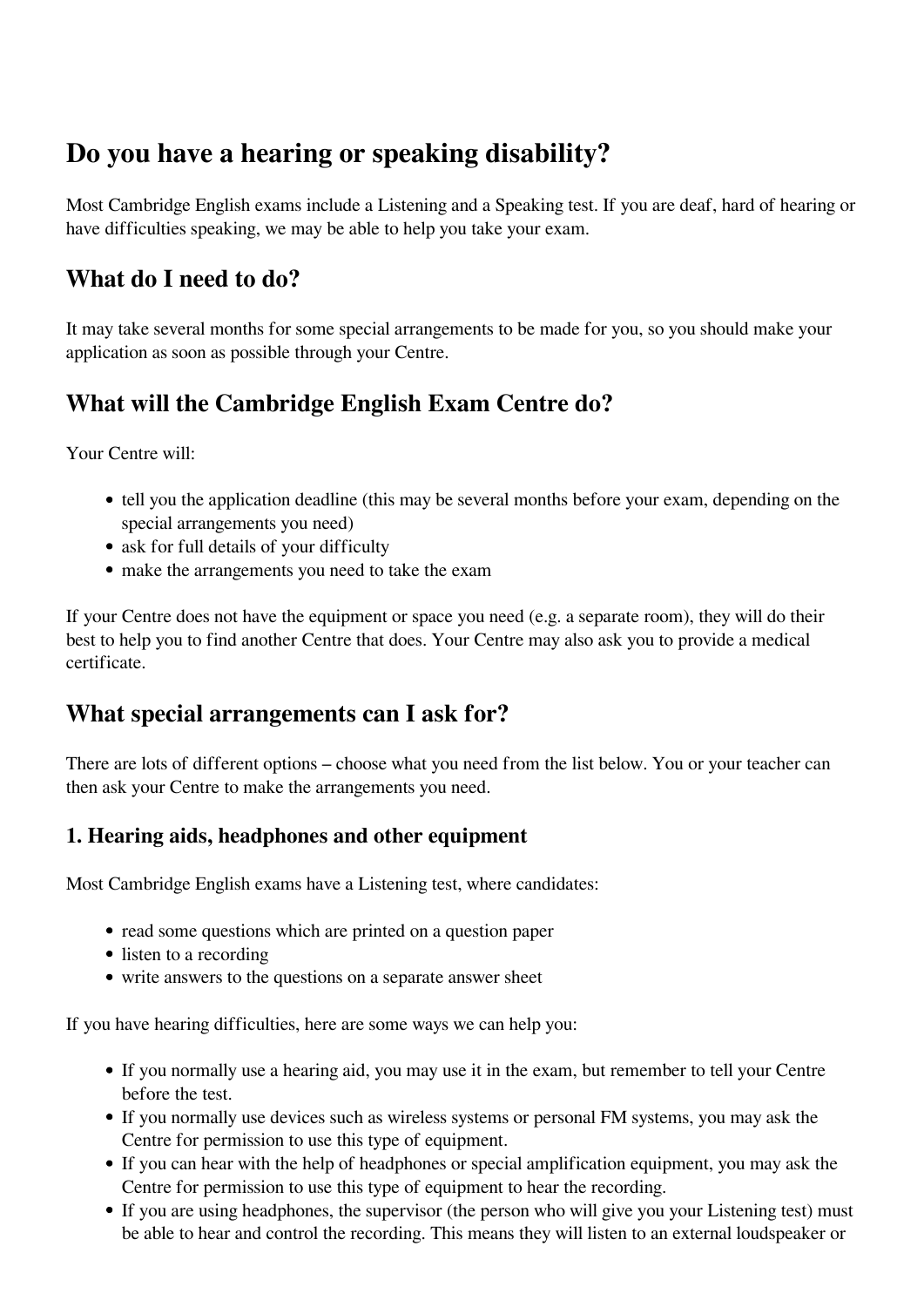use a second pair of headphones. You are not allowed to use a personal CD player, MP3 player or other similar device to listen to the recording.

If you are using special equipment, such as special amplification equipment, the Centre will normally give you your exam in a separate room.

#### **2. Hearing-impaired (lip-reading) versions of Listening tests**

For some exams, you can ask for a hearing-impaired (lip-reading) version of a Listening test. Instead of playing a recording, the supervisor (the person who will give you your Listening test) will read out the material to you. They will read out each text two or three times, depending on the exam. The supervisor will stop reading from time to time during the second reading. This will give you time to write your answers.

Make sure you:

- can lip-read a person who is speaking English
- practise with sample papers before the exam

It may be possible for you to practise lip-reading with the person who will give you your Listening test before you take the exam. Ask your Centre.

#### **3. Special arrangements for Speaking tests**

For most Cambridge English Speaking tests (except Young Learners), you take your test with a partner. If you have hearing or speaking difficulties, you can ask to:

- have extra time if it takes you longer than usual to say things or to understand what people say to you
- take the test with a partner who is not a candidate (for example, a friend who is not taking the exam). This may help you to lip-read what they say more easily
- $\bullet$  take the test without a partner in the parts of the test which usually ask both candidates to talk to each other, you talk to the examiner instead

You are not allowed to use signing in a Speaking test.

#### **4. Exemptions and Endorsed Certificates**

If you have severe hearing (and/or speaking) difficulties, and the special arrangements listed above are not enough (for example, if you cannot lip-read), you can ask for exemption from taking the Listening test and/or the Speaking test in certain exams. This means you do not have to take the test(s).

For all Cambridge English exams, you must apply for exemption before taking your exam. Ask your Centre for further information. You can apply for exemption in:

- Cambridge English: Proficiency (CPE)
- Cambridge English: Advanced (CAE)
- Cambridge English: First (FCE)
- Cambridge English: Preliminary (PET)
- Cambridge English: Key (KET)
- Cambridge English: Business Certificates (BEC)